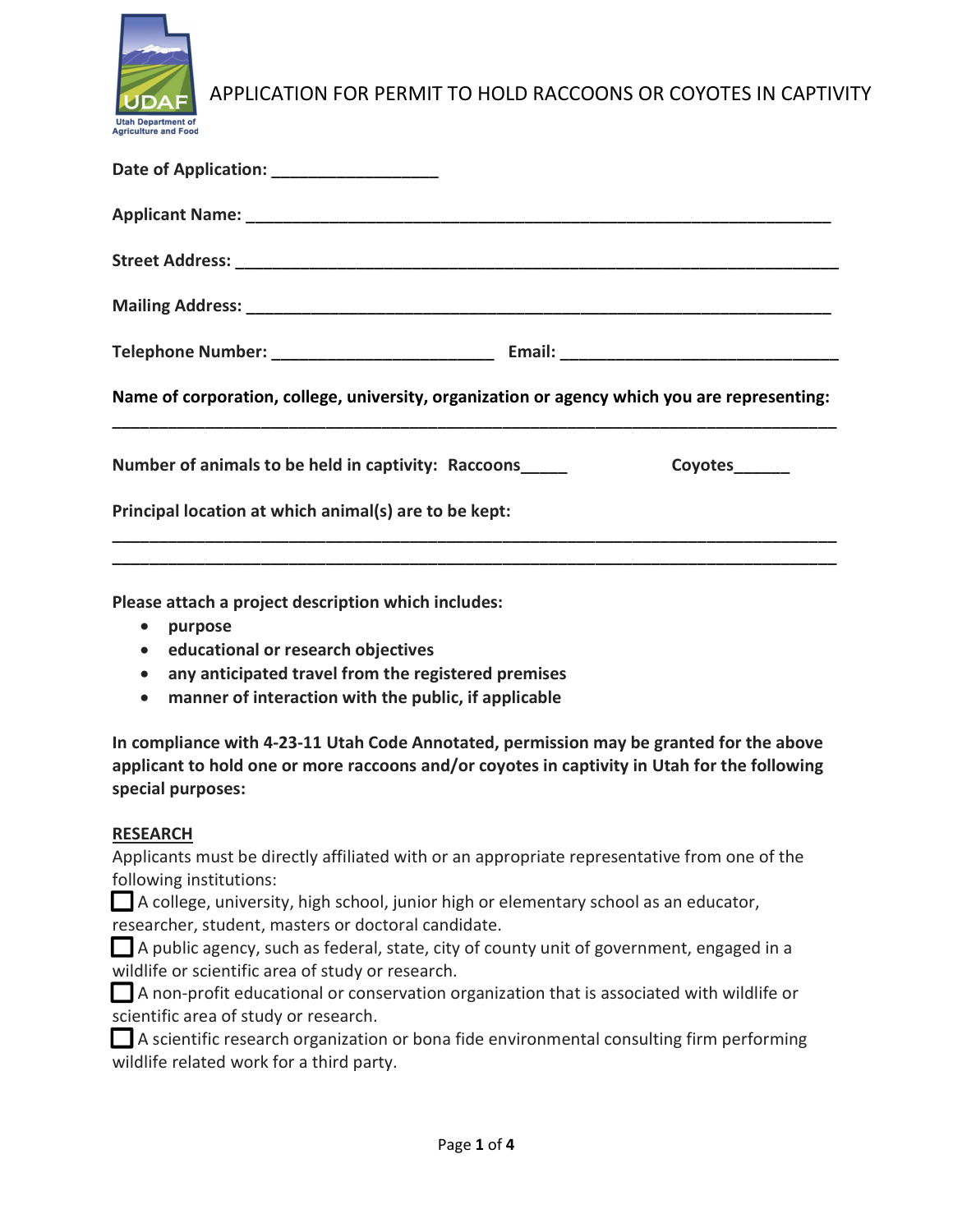

 Other (Applicant must attach additional statement to this application outlining personal qualifications to perform this activity, the specific purpose necessary for you to perform this activity, and the specifications of the enclosure where the animal will be housed.)

### **EDUCATION**

Applicants must be directly affiliated with or an authorized representative from one of the following institutions. Please check the appropriate affiliation.

A college, university, high school, junior high school, or elementary school as an educator.

 A public agency, such as federal, state, city, or county unit of government, performing wildlife education.

 An educational or conservation organization, museum, or zoological garden that displays or performs wildlife educational activities.

 Other (Applicant must attach additional statement to this application outlining personal qualifications to perform this activity, the specific purpose necessary for you to perform this activity, and the specifications of the enclosure where the animal will be housed.)

### Zoo/Animal Exhibitor

USDA-APHIS regulated business (must hold an active license through USDA)

Specific Provisions for permit issuance:

The permit holder will be authorized to possess those species and number(s) of animals identified and housed/maintained at the specific location identified herein.

REGISTRANT MUST OBTAIN A HEALTH CERTIFICATE FROM ANY OUT-OF-STATE POINT OF ORIGIN AND VALID ENTRY PERMIT NUMBER FROM THE DEPARTMENT OF AGRICULTURE AND FOOD (UDAF) (801-538-7164) PRIOR TO IMPORTING THESE ANIMALS INTO THE STATE OF UTAH FOR CAPTIVE HOLD.

### \*PERMITS WILL NOT BE ISSUED FOR ANIMALS BEING HELD ILLEGALLY PRIOR TO APPLICATION\*

Animals must be properly restrained and controlled at all times. Reasonable and prudent measures will be taken to ensure safety of the wild animals, any human customers/contacts, and to prevent escape of these wild animals. Registrant is responsible for capture (either directly or by paying costs of recovery) if animal(s) escape. UDAF personnel will be notified immediately in the event any animal(s) escape or if they injure/bite any person.

The registrant must contact city and county governments with jurisdiction at the registered location, notify the appropriate local agency of the permitted animals to be housed, and be certain to abide by all pertinent local, state, or federal regulations concerning the stewardship of the named wild animals in captivity. Approval by the local jurisdictional animal control or other animal care authority shall be noted on this permit application. Decisions concerning the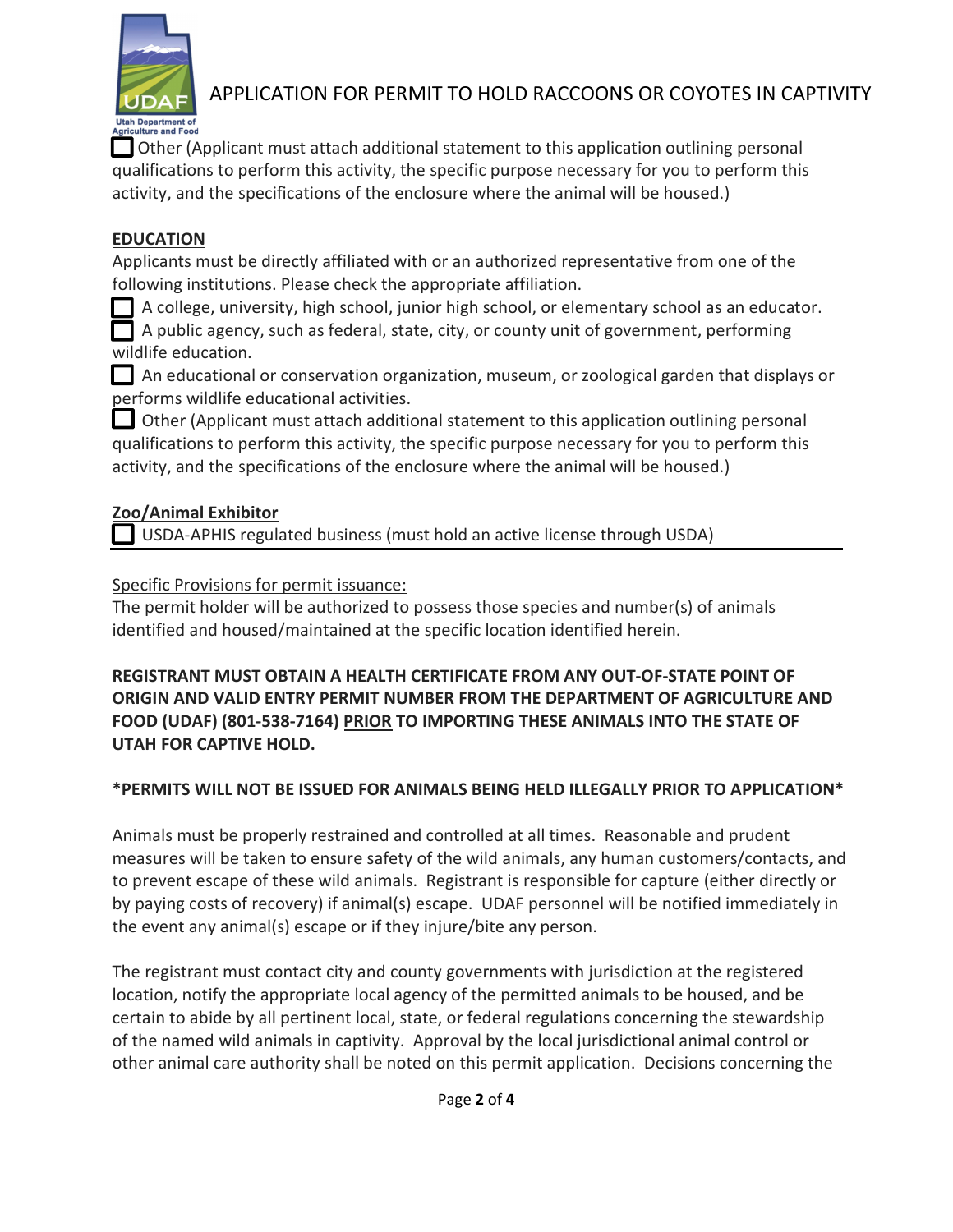

final disposition of any animals which escape (if any), cannot be recaptured, or which present a hazard to the public, rest with totally with the UDAF Division of Animal Industry personnel, local Animal Control/Law Enforcement personnel, and/or their appointed representatives.

If there are no local jurisdictional requirements for housing, see below.

### Housing

The minimum caging guidelines established in the International Wildlife Rehabilitation Council's Minimum Standards of Wildlife Rehabilitation, Chapter 3—Basic Requirements for Housing Animals, and/or the National Wildlife Rehabilitators Association: Principles of Wildlife Rehabilitation: The Essential Guide for Novice and Experienced Rehabilitators shall be met and preferably exceeded.

The following are additional coyote housing requirements:

Construction must be of 11 gauge, or stronger, chain link or the equivalent gauge welded wire. If chain link, the clamps holding tension bars to vertical posts should be bolted from the inside with the nut on the outside (reduces possible injury from protruding bolt). Enclosures must have fully secure roof of solid material, chain link or a combination of both. Enclosures must have wire under the ground connected to the vertical perimeter wire, or, footing, or either concrete or wire, connected to the perimeter wire and extending a minimum of 12 inches beneath ground level. Enclosure must be equipped so as to provide an area of protection from the direct sun and inclement weather. Enclosures should be properly habituated to provide for the coyote's need to remain from view and hide during enclosure cleaning, etc. Domestic dogs must not be in areas housing coyote enclosures! If neighbors have dogs, there must be a visual barrier between them and coyote enclosures.

The permit holder will submit an annual report including animal care/health records and details of use in any educational programs or research conducted throughout the year. They will make the animals, their housing facilities/care, and records of use as indicated on this permit application, available for inspection by UDAF personnel whenever reasonably requested by a UDAF representatives to the registrant identified herein.

The permit shall be in possession of the registrant when exercising any special purpose activity approved on this application as registered use hereunder. The permit will be nontransferable.

Change of address/phone number of permit holder or animals must be reported immediately to the Utah Department of Agriculture and Food Office, Division of Animal Industry, 350 North Redwood Road, P.O. Box 146500, Salt Lake City, UT 84114-6301, Phone: 801-538-7164. Amendments to this permit that require additional review by the Division will be subject to a 30 day review period and potential revocation of the permit. Registrant must receive prior authorization for any use or activity not authorized under this permit or any rule pertaining thereto. This includes, but is not limited to, use, change in location, species, or numbers of